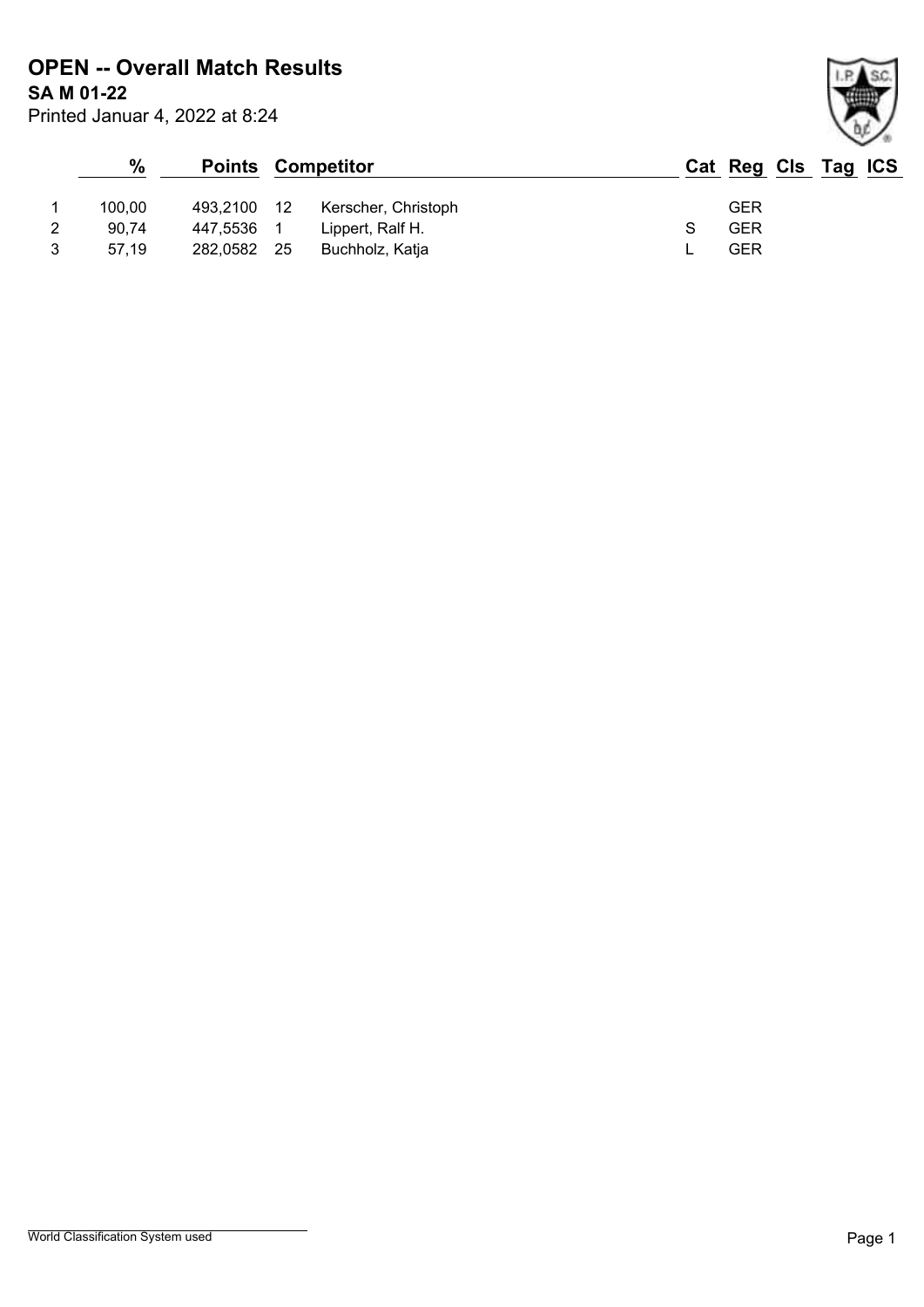**PRODUCTION -- Overall Match Results**

**SA M 01-22**

Printed Januar 4, 2022 at 8:24

|    | $\frac{0}{0}$ | <b>Points</b> |     | <b>Competitor</b>    |    | Cat Reg Cls Tag ICS |  |  |
|----|---------------|---------------|-----|----------------------|----|---------------------|--|--|
|    | 100,00        | 525,0000      | -23 | Simon, Kai           |    | <b>GER</b>          |  |  |
| 2  | 63,58         | 333,8184      | 6   | Prakesch, Maximilian |    | <b>GER</b>          |  |  |
| 3  | 61,61         | 323,4731      | 16  | Dietrich, Armin      | SS | <b>GER</b>          |  |  |
| 4  | 57,74         | 303,1225      | -26 | Keupp, Sebastian     |    | <b>GER</b>          |  |  |
| 5  | 54,07         | 283,8545 5    |     | Wanninger, Helmut    | S  | <b>GER</b>          |  |  |
| 6  | 49,80         | 261,4291 9    |     | Deger, Florian       |    | <b>GER</b>          |  |  |
| 7  | 47,44         | 249,0432      | -11 | Strauss, Thomas      |    | <b>GER</b>          |  |  |
| 8  | 44,77         | 235,0481      | -21 | Rauthmann, Ingo      |    | <b>GER</b>          |  |  |
| 9  | 41,05         | 215,5081      | 13  | Tsotsoras, Christos  |    | <b>GER</b>          |  |  |
| 10 | 34,19         | 179,4992      | 20  | König, Vera          |    | <b>GER</b>          |  |  |
| 11 | 32,67         | 171,5326      | 10  | Gaertner, Wolfgang   |    | <b>GER</b>          |  |  |
|    |               |               |     |                      |    |                     |  |  |

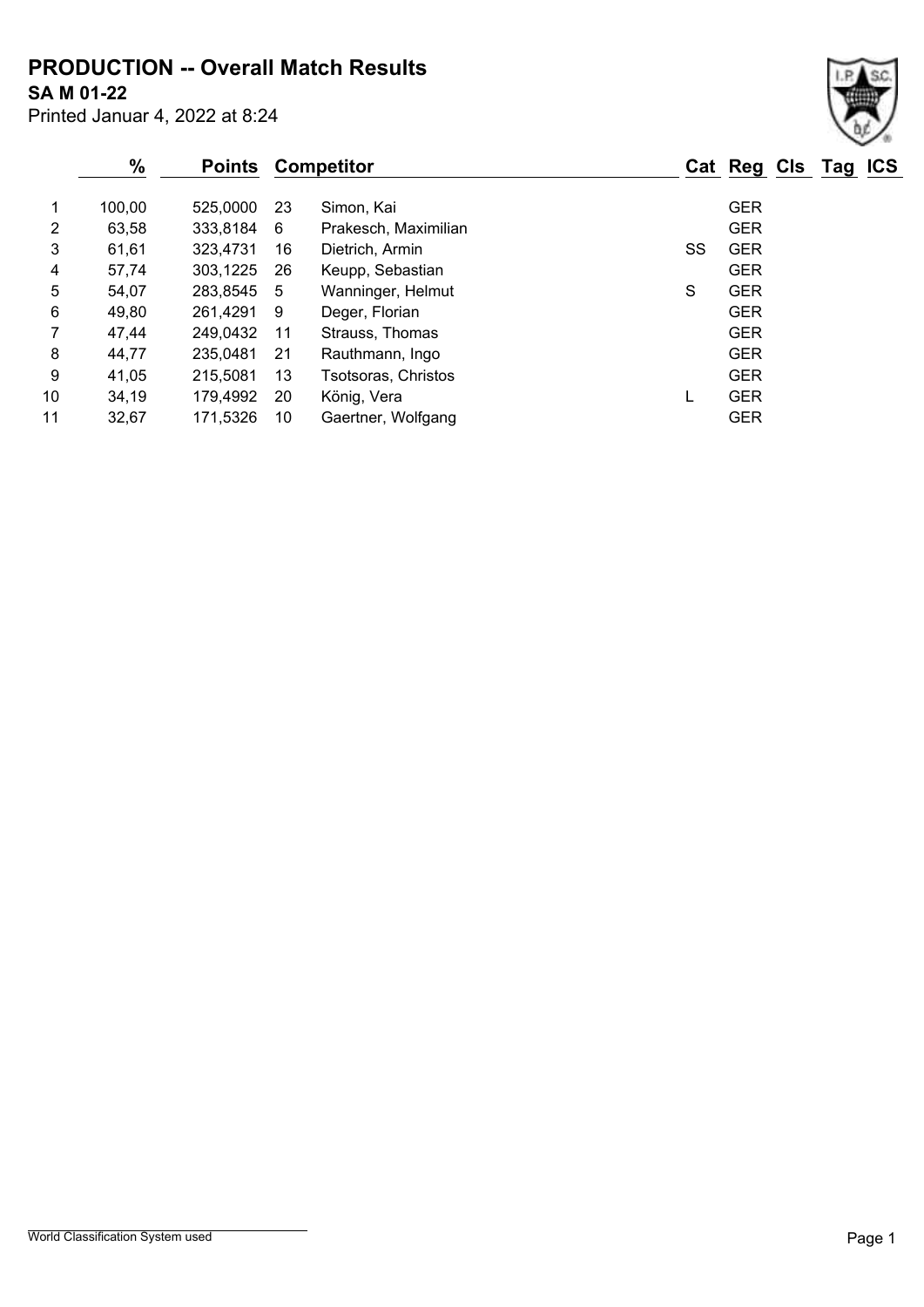### **SA M 01-22 PRODUCTION OPTICS -- Overall Match Results**

Printed Januar 4, 2022 at 8:24

#### **% Points Competitor Cat Reg Cls Tag ICS** 1 100,00 512,8356 17 Dirscherl, Reinhard S GER 2 88,30 452,8251 15 Hendel, Erwin S GER 3 87,99 451,2539 22 Wohn, Hansjörg S S GER 4 87,95 451,0208 4 Reiner, Rolf S GER 5 73,57 377,2694 8 Schlatt, Herbert S GER 6 69,81 357,9977 19 Reinhardt, Ralf GER 7 50,11 256,9897 14 Hendel, Heidi L GER

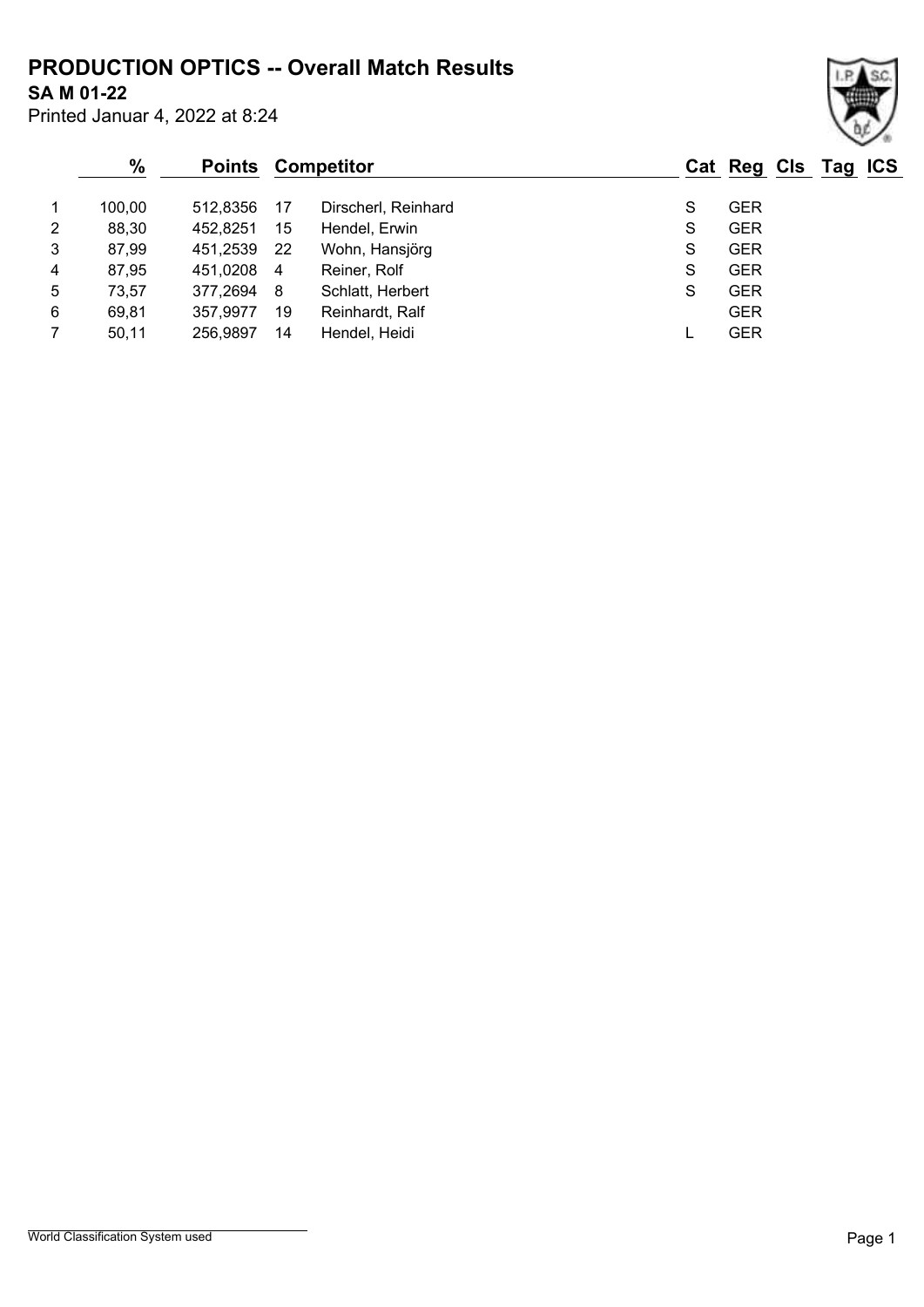## **SA M 01-22 REVOLVER -- Overall Match Results**

Printed Januar 4, 2022 at 8:24

# **% Points Competitor Cat Reg Cls Tag ICS** 1 100,00 525,0000 18 Kopold, Johannes GER